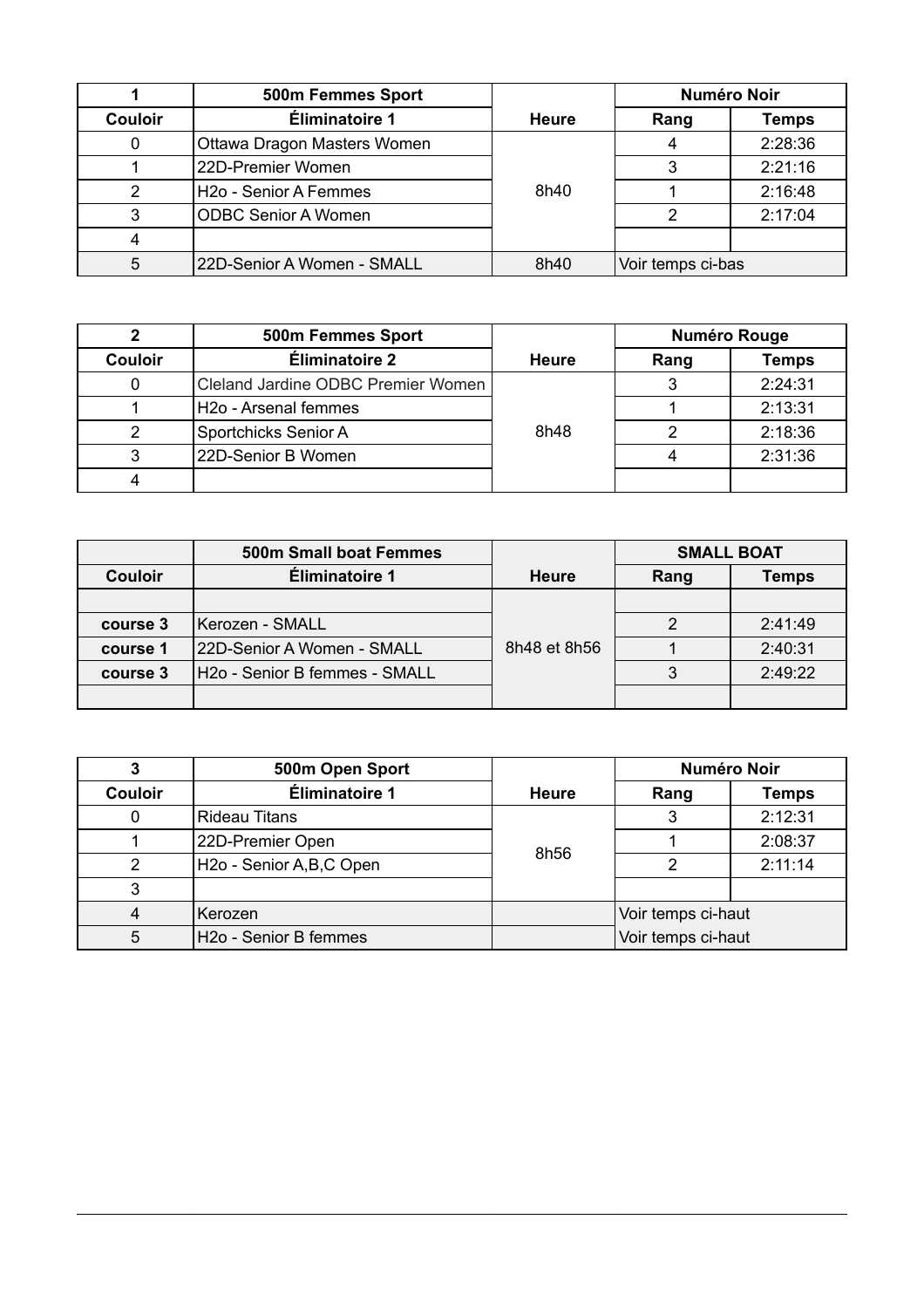|                | 500m Open Sport                |              | <b>Numéro Rouge</b> |              |
|----------------|--------------------------------|--------------|---------------------|--------------|
| <b>Couloir</b> | Éliminatoire 2                 | <b>Heure</b> | Rang                | <b>Temps</b> |
|                | 22D-Senior A Open              |              |                     | 2:28:45      |
|                | H <sub>20</sub> - Arsenal Open |              |                     | 2:05:30      |
|                | ODM Open                       | 9h04         |                     | 2:10:38      |
|                |                                |              |                     |              |
|                |                                |              |                     |              |

|                | 500m Femmes com.              |              | <b>Numéro Noir</b> |              |
|----------------|-------------------------------|--------------|--------------------|--------------|
| <b>Couloir</b> | Éliminatoire 1                | <b>Heure</b> | Rang               | <b>Temps</b> |
|                | <b>Tiger Lillies</b>          |              | 5                  | 2:53:30      |
|                | H <sub>20</sub> - Seincr'eau  |              |                    | 2:53:25      |
|                | <b>Torpilles</b>              | 9h12         |                    | 2:40:23      |
|                | H <sub>20</sub> - Mille-Pales |              |                    | 2:32:36      |
|                | <b>SWAT</b>                   |              |                    | 2:33:06      |

# **PAUSE 30 min**

|                | 500m Mixte Sport                        |              | <b>Numéro Rouge</b> |              |
|----------------|-----------------------------------------|--------------|---------------------|--------------|
| <b>Couloir</b> | Éliminatoire 1                          | <b>Heure</b> | Rang                | <b>Temps</b> |
|                | Verdun Force                            |              |                     | 2:23:33      |
|                | 22D-Senior A Mixte                      |              |                     | 02:16:09     |
|                | H <sub>20</sub> - Arsenal mixte Premier | 9h36         |                     | 2:07:24      |
|                | 22D-Senior B Mixte                      |              |                     | 2:17:02      |
|                | H2o - Cobras Kai                        |              |                     | 2:13:03      |

|                | 500m Mixte Sport                            |              | <b>Numéro Noir</b> |         |
|----------------|---------------------------------------------|--------------|--------------------|---------|
| <b>Couloir</b> | Éliminatoire 2                              | <b>Heure</b> | Rang               | Temps   |
|                | True Grit                                   |              |                    | 2:21:10 |
|                | H <sub>20</sub> - Senior A mixte            |              |                    | 2:13:45 |
|                | 22D - Premier Gorillas                      | 9h44         |                    | 2:10:18 |
|                | H <sub>2</sub> o - Millage Premier, A, B, C |              |                    | 2:19:13 |
|                |                                             |              |                    |         |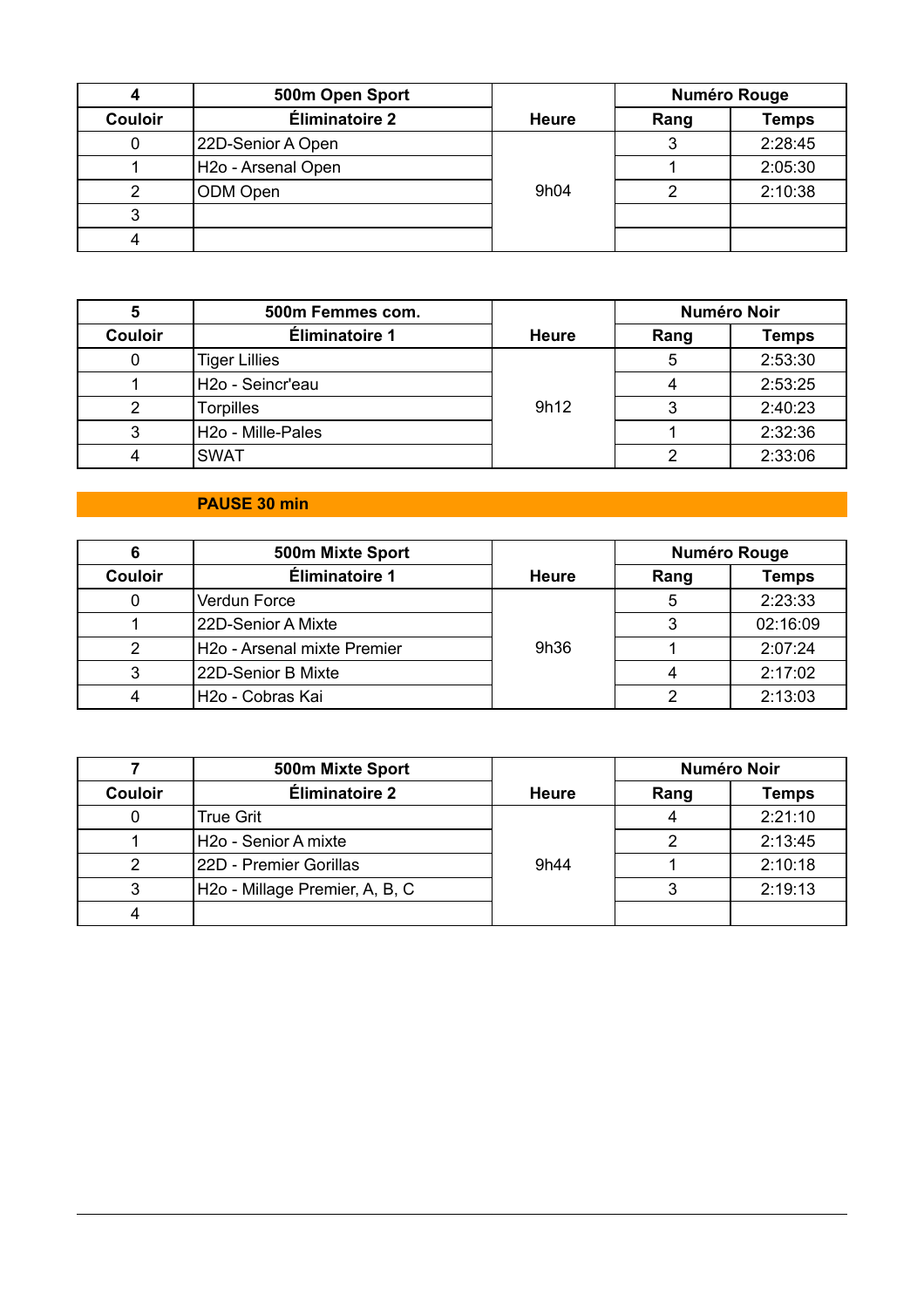|                | 500m Mixte Sport                 |                  | <b>Numéro Rouge</b> |              |
|----------------|----------------------------------|------------------|---------------------|--------------|
| <b>Couloir</b> | Éliminatoire 3                   | <b>Heure</b>     | Rang                | <b>Temps</b> |
|                | <b>ODBC Barracudas</b>           |                  |                     | 2:16:31      |
|                | H2o - Senior B mixte             |                  |                     | 2:17:22      |
|                | H <sub>20</sub> - Double Dippers | 9h <sub>52</sub> |                     | 5:00:00      |
|                | <b>Ottawa Dragon Masters</b>     |                  |                     | 2:16:08      |
|                |                                  |                  |                     |              |

|                | 500m Mixte Com                |              | <b>Numéro Noir</b> |              |
|----------------|-------------------------------|--------------|--------------------|--------------|
| <b>Couloir</b> | Éliminatoire 1                | <b>Heure</b> | Rang               | <b>Temps</b> |
|                | Fujian Youth                  |              |                    | 02:54:13     |
|                | H <sub>20</sub> - Beat Boat   |              |                    | 2:34:15      |
|                | H <sub>20</sub> - Gingerbread | 10h00        |                    | 2:39:29      |
|                | 22D-Junior B                  |              |                    | 2:37:14      |
|                | 22D-Junior A                  |              |                    | 2:27:00      |

| 10             | 500m Mixte Com                   |              | <b>Numéro Rouge</b> |              |
|----------------|----------------------------------|--------------|---------------------|--------------|
| <b>Couloir</b> | Éliminatoire 2                   | <b>Heure</b> | Rang                | <b>Temps</b> |
|                | Tsunami                          |              |                     | 2:30:30      |
|                | H <sub>20</sub> - Maitre dragons |              |                     | 2:32:04      |
|                | Typhon                           | 10h08        |                     | 2:24:50      |
|                | H <sub>20</sub> - Maya HTT       |              |                     | 2:47:04      |
|                |                                  |              |                     |              |
| 5              | Crinqués - SMALL                 |              | Voir temps ci-bas   |              |

|                | <b>500m Small boat Mixte</b> |                | <b>SMALL BOAT</b> |          |
|----------------|------------------------------|----------------|-------------------|----------|
| <b>Couloir</b> | <b>Éliminatoire 1</b>        | <b>Heure</b>   | Rang              | Temps    |
|                |                              |                |                   |          |
|                | 22D-Senior C Mixte - SMALL   |                |                   | 2:38:32  |
| 5              | H2o - Senior C mixte - SMALL | 10h08 et 10h20 |                   | 02:40:15 |
| course 10      | Crinqués - SMALL             |                |                   | 02:29:30 |
|                |                              |                |                   |          |

**PAUSE 30 min**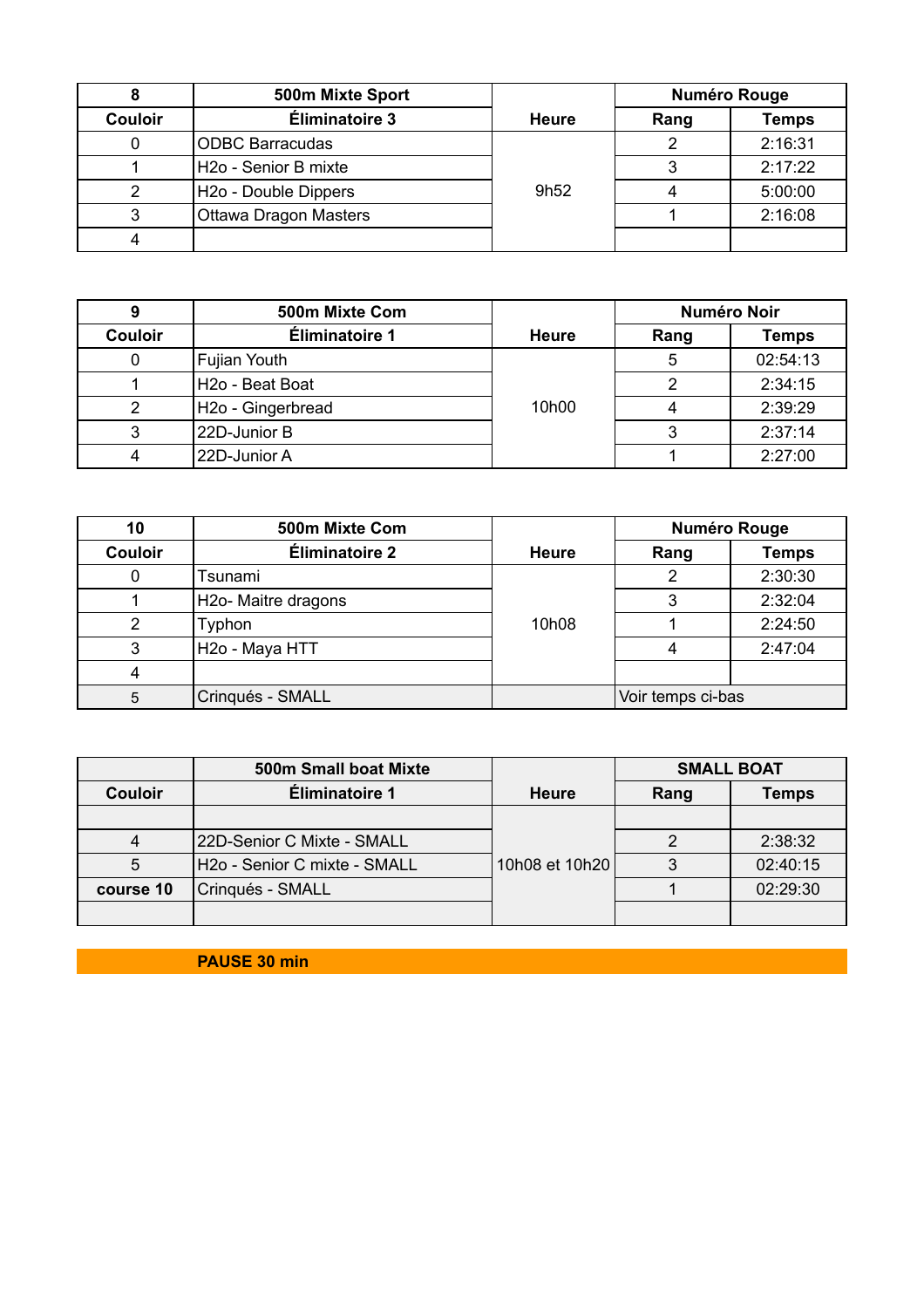|                |                          | <b>Numéro Noir</b><br>500m Femmes Sport   |      |              |
|----------------|--------------------------|-------------------------------------------|------|--------------|
| <b>Couloir</b> | <b>Finale B</b><br>Heure |                                           | Rang | <b>Temps</b> |
|                |                          | 22D-Senior B Women                        |      | 2:38:44      |
|                |                          | Cleland Jardine ODBC Premier Women        |      | 2:24:09      |
|                | 10h48                    | 22D-Premier Women                         |      | 2:16:37      |
|                |                          | Ottawa Dragon Masters Women               |      | 2:20:00      |
|                |                          |                                           |      |              |
| <b>Bronze</b>  |                          | H <sub>20</sub> - Senior B femmes - SMALL |      | 2:50:25      |

| $12 \,$        |       | 500m Femmes Sport                 | <b>Numéro Rouge</b> |              |
|----------------|-------|-----------------------------------|---------------------|--------------|
| <b>Couloir</b> | Heure | <b>Finale A</b>                   | Rang                | <b>Temps</b> |
|                |       | Sportchicks Senior A              | 4                   | 2:25:36      |
| <b>Argent</b>  |       | H <sub>20</sub> - Senior A Femmes |                     | 2:19:36      |
| Or             | 10h56 | H <sub>20</sub> - Arsenal femmes  |                     | 2:14:43      |
| <b>Bronze</b>  |       | <b>ODBC Senior A Women</b>        |                     | 2:20:06      |
|                |       |                                   |                     |              |

| 13             |              | 500m Open Sport            | <b>Numéro Noir</b> |              |
|----------------|--------------|----------------------------|--------------------|--------------|
| <b>Couloir</b> | <b>Heure</b> | <b>Finale B</b>            | Rang               | <b>Temps</b> |
|                |              | <b>Rideau Titans</b>       | າ                  | 2:15:25      |
|                | 11h04        | H2o - Senior A, B, C Open  | 3                  | 2:17:23      |
|                |              | 22D-Senior A Open          |                    | 2:12:46      |
|                |              |                            |                    |              |
| <b>Argent</b>  |              | 22D-Senior A Women - SMALL | 2                  | 2:36:11      |
| <b>Or</b>      |              | Kerozen - SMALL            |                    | 2:36:04      |

Small Boat

| 14             |              | 500m Open Sport                | <b>Numéro Rouge</b> |              |
|----------------|--------------|--------------------------------|---------------------|--------------|
| <b>Couloir</b> | <b>Heure</b> | <b>Finale A</b>                | Rang                | <b>Temps</b> |
| <b>Argent</b>  |              | 22D-Premier Open               | 2                   | 2:07:37      |
| <b>Or</b>      |              | H <sub>20</sub> - Arsenal Open |                     | 2:06:17      |
| <b>Bronze</b>  | 11h12        | ODM Open                       | 3                   | 3:00:00      |
| 3              |              |                                |                     |              |
| 4              |              |                                |                     |              |

| 15             |              | 500m Femmes com.             | <b>Numéro Noir</b> |              |
|----------------|--------------|------------------------------|--------------------|--------------|
| <b>Couloir</b> | <b>Heure</b> | <b>Finale A</b>              | Rang               | <b>Temps</b> |
|                |              | H <sub>20</sub> - Seincr'eau | 5                  | 3:04:37      |
| <b>Argent</b>  |              | <b>SWAT</b>                  | 2                  | 2:42:14      |
| Or             | 11h20        | H2o - Mille-Pales            |                    | 2:37:13      |
| <b>Bronze</b>  |              | <b>Torpilles</b>             | 3                  | 2:46:14      |
|                |              | <b>Tiger Lillies</b>         |                    | 2:50:30      |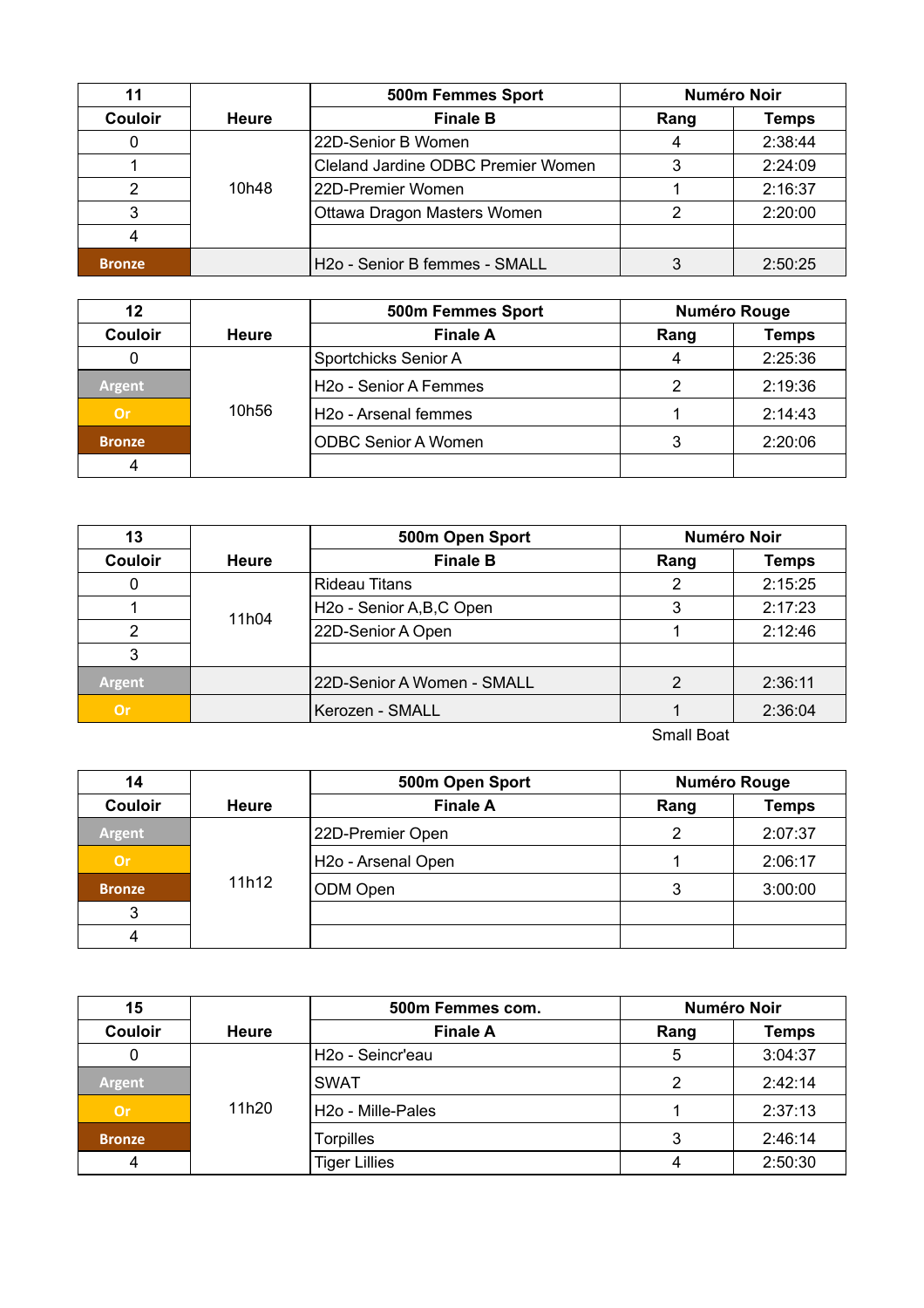# **PAUSE 30 min**

| 16             |              | 500m Mixte Sport               | <b>Numéro Rouge</b> |              |
|----------------|--------------|--------------------------------|---------------------|--------------|
| <b>Couloir</b> | <b>Heure</b> | <b>Finale C</b>                | Rang                | <b>Temps</b> |
|                |              | H2o - Double Dippers           |                     | 5:00:00      |
|                |              | <b>True Grit</b>               |                     | 2:15:29      |
|                | 11h50        | H2o - Millage Premier, A, B, C |                     | 2:17:13      |
|                |              | Verdun Force                   |                     | 2:18:47      |
|                |              |                                |                     |              |

|                |       | 500m Mixte Sport                 | <b>Numéro Noir</b> |              |
|----------------|-------|----------------------------------|--------------------|--------------|
| <b>Couloir</b> | Heure | <b>Finale B</b>                  | Rang               | <b>Temps</b> |
|                |       | H <sub>20</sub> - Senior B mixte |                    | 2:24:19      |
|                |       | <b>ODBC Barracudas</b>           |                    | 2:14:09      |
|                | 11h58 | 22D-Senior A Mixte               |                    | 2:16:27      |
|                |       | 22D-Senior B Mixte               |                    | 2:17:20      |
|                |       |                                  |                    |              |

| 18             |              | 500m Mixte Sport                 | <b>Numéro Rouge</b> |              |
|----------------|--------------|----------------------------------|---------------------|--------------|
| <b>Couloir</b> | <b>Heure</b> | <b>Finale A</b>                  | Rang                | <b>Temps</b> |
|                |              | H <sub>20</sub> - Senior A mixte |                     | 2:15:21      |
| <b>Argent</b>  |              | 22D - Premier Gorillas           |                     | 2:10:29      |
| Or             | 12h06        | H2o - Arsenal mixte Premier      |                     | 2:09:13      |
| <b>Bronze</b>  |              | H <sub>20</sub> - Cobras Kai     |                     | 2:11:06      |
|                |              | Ottawa Dragon Masters            | 5                   | 2:17:43      |

| 19             |              | <b>Numéro Noir</b><br>500m Mixte Com |      |              |
|----------------|--------------|--------------------------------------|------|--------------|
| <b>Couloir</b> | <b>Heure</b> | <b>Finale B</b>                      | Rang | <b>Temps</b> |
|                |              | <b>Fujian Youth</b>                  |      | 2:39:40      |
|                |              | H <sub>20</sub> - Gingerbread        |      | 2:39:12      |
|                | 12h14        | 22D-Junior B                         |      | 2:36:04      |
|                |              | H <sub>20</sub> - Maya HTT           |      | 2:37:48      |
|                |              |                                      |      |              |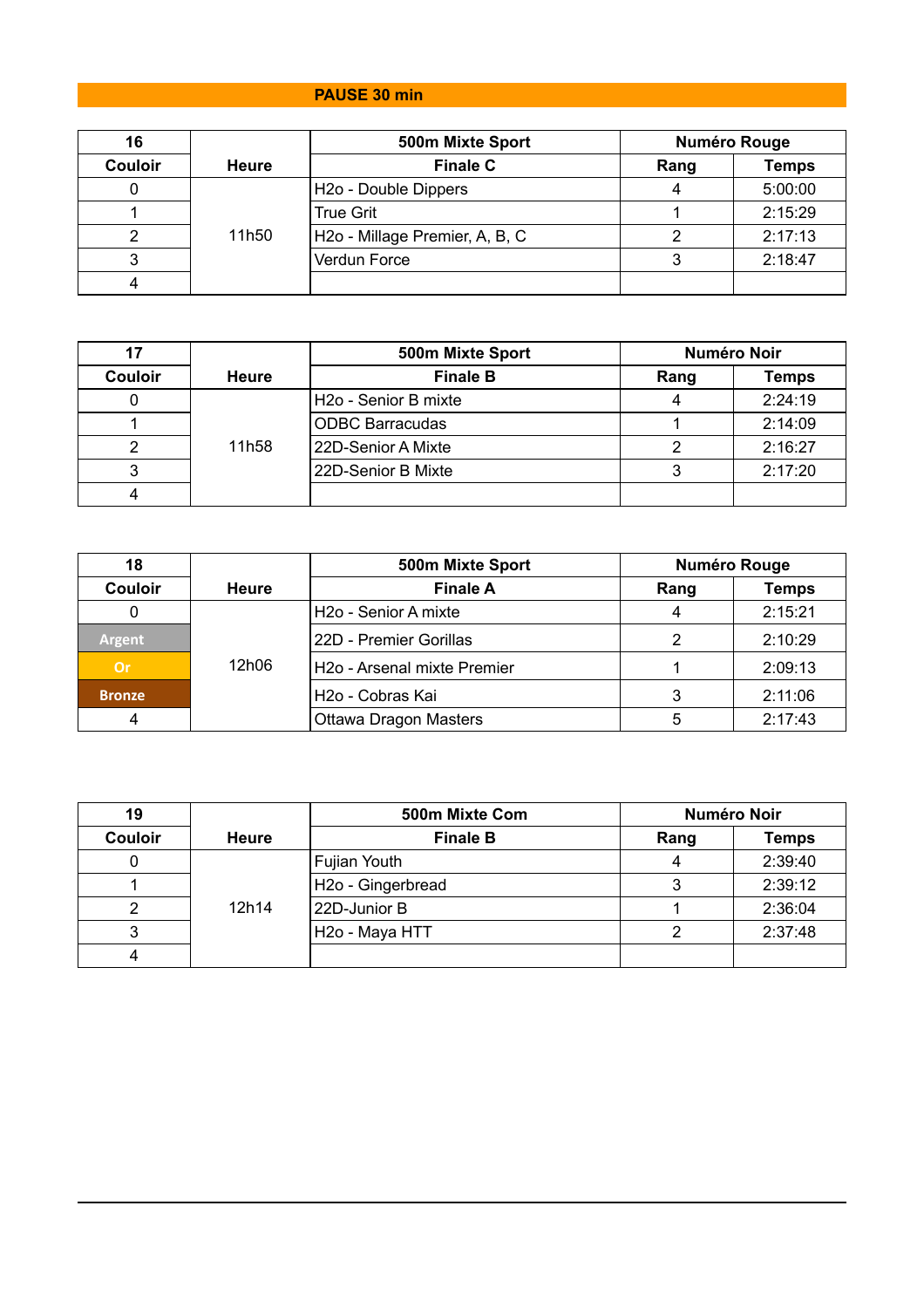| 20             |              | 500m Mixte Com                           | <b>Numéro Rouge</b> |              |
|----------------|--------------|------------------------------------------|---------------------|--------------|
| <b>Couloir</b> | <b>Heure</b> | <b>Finale A</b>                          | Rang                | <b>Temps</b> |
| <b>Bronze</b>  |              | H2o- Maitre dragons                      |                     | 2:27:10      |
| <b>Argent</b>  |              | 22D-Junior A                             | 2                   | 2:26:01      |
| <b>Or</b>      | 12h22        | Typhon                                   |                     | 2:24:00      |
| <b>Argent</b>  |              | Tsunami                                  | 3                   | 2:26:02      |
| 4              |              | H <sub>20</sub> - Beat Boat              | 4                   | 2:27:00      |
|                |              |                                          |                     |              |
| <b>Bronze</b>  |              | H <sub>20</sub> - Senior C mixte - SMALL |                     | 2:35:48      |

| 20.1           |              | 500m Small boat Mixte                    |      |              |
|----------------|--------------|------------------------------------------|------|--------------|
| <b>Couloir</b> | <b>Heure</b> | <b>Finale A</b>                          | Rang | <b>Temps</b> |
|                |              |                                          |      |              |
| Or             |              | Crinqués - SMALL                         |      | 2:29:45      |
| Argent         |              | 12h22 & 12h30 22D-Senior C Mixte - SMALL |      | 2:34:15      |
|                |              |                                          |      |              |
|                |              |                                          |      |              |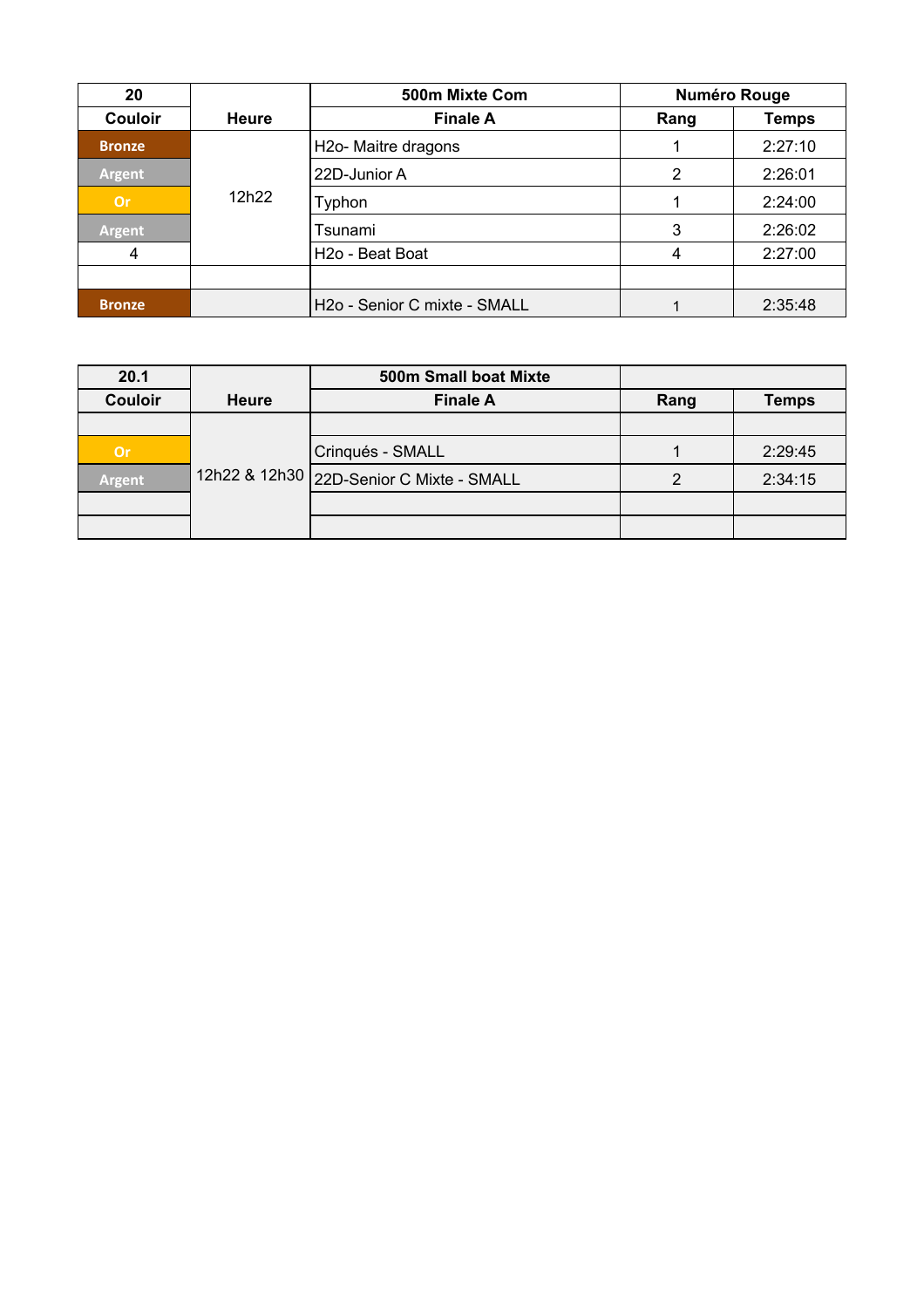### Revision des vidéos et temps 1 juin 2022

| 21             | 2000m Femmes Sport + SMALL         | Heure |      |          |       |
|----------------|------------------------------------|-------|------|----------|-------|
| <b>Couloir</b> | <b>Finale A</b>                    |       | Rang | Temps    |       |
| 1              | H <sub>20</sub> - Arsenal femmes   |       | 2    | 10:05:09 |       |
| 2              | 22D-Premier Women                  |       | 3    | 10:09:13 |       |
| 3              | H <sub>2</sub> o - Senior A Femmes |       | 4    | 10:13:33 |       |
| 4              | Ottawa Dragon Masters Women        |       | 7    | 10:45:09 |       |
| <b>Or</b>      | <b>ODBC Senior A Women</b>         |       |      | 9:57:47  |       |
| 6              | Cleland Jardine ODBC Premier Women | 13h00 | 6    | 10:34:06 |       |
|                | Sportchicks Senior A               |       | 5    | 10:14:05 |       |
| 8              | 22D-Senior B Women                 |       | 8    | 11:05:34 |       |
|                |                                    |       |      |          |       |
| 4              | H2o - Senior B femmes - SMALL      |       |      | 6:37:07  | 1000m |
| 5              | 22D-Senior A Women - SMALL         |       | 2    | 11:15:29 |       |

## Revision des vidéos et temps 31 mai 2022

| 22             | 2000m Open Sport + SMALL               | Heure |      |              |
|----------------|----------------------------------------|-------|------|--------------|
| <b>Couloir</b> | <b>Finale A</b>                        |       | Rang | <b>Temps</b> |
|                | H <sub>2</sub> o - Arsenal Open        |       | 2    | 8:42:36      |
| <b>Or</b>      | 22D-Premier Open                       |       |      | 8:38:17      |
| 3              | 22D-Senior A Open                      |       | 6    | 9:21:02      |
| 4              | <b>Rideau Titans</b>                   |       | 5    | 9:11:00      |
| 5              | H <sub>2</sub> o - Senior A, B, C Open | 13h30 | 4    | 9:03:02      |
| 6              | ODM Open                               |       | 3    | 8:49:40      |
|                |                                        |       |      |              |
| <b>Or</b>      | Kerozen - SMALL                        |       |      | 11:08:25     |
|                |                                        |       |      |              |

### Revision des vidéos et temps 31 mai 2022

| 23             | 1000m Femmes Com               | <b>Heure</b> |                |              |
|----------------|--------------------------------|--------------|----------------|--------------|
| <b>Couloir</b> | <b>Finale A</b>                |              | Rang           | <b>Temps</b> |
|                | H <sub>2</sub> o - Mille-Pales | 14h00        | 2              | 6:11:34      |
| <b>Or</b>      | <b>SWAT</b>                    |              |                | 6:00:23      |
| 3              | Torpilles                      |              | $\overline{4}$ | 6:32:25      |
| 4              | <b>Tiger Lillies</b>           |              | 5              | 6:55:05      |
| 5              | H <sub>20</sub> - Seincr'eau   |              | 3              | 6:20:30      |
|                |                                |              |                |              |
|                |                                |              |                |              |

#### Revision des vidéos et temps 31 mai 2022

| 24             | 2000m Mixte Sport                           | Heure |      |          |
|----------------|---------------------------------------------|-------|------|----------|
| <b>Couloir</b> | <b>Finale B</b>                             |       | Rang | Temps    |
| 6              | H <sub>2</sub> o - Millage Premier, A, B, C | 14h30 | 5    | 10:22:06 |
| <b>Or</b>      | 22D-Senior B Mixte                          |       |      | 10:01:22 |
| 8              | Ottawa Dragon Masters                       |       | 3    | 10:05:14 |
|                | Verdun Force                                |       | 4    | 10:05:28 |
| 10             | H <sub>2</sub> o - Senior B mixte           |       | 2    | 10:03:30 |
| 44             | H <sub>20</sub> - Double Dippers            |       | 6    | 22:00:00 |
|                |                                             |       |      |          |